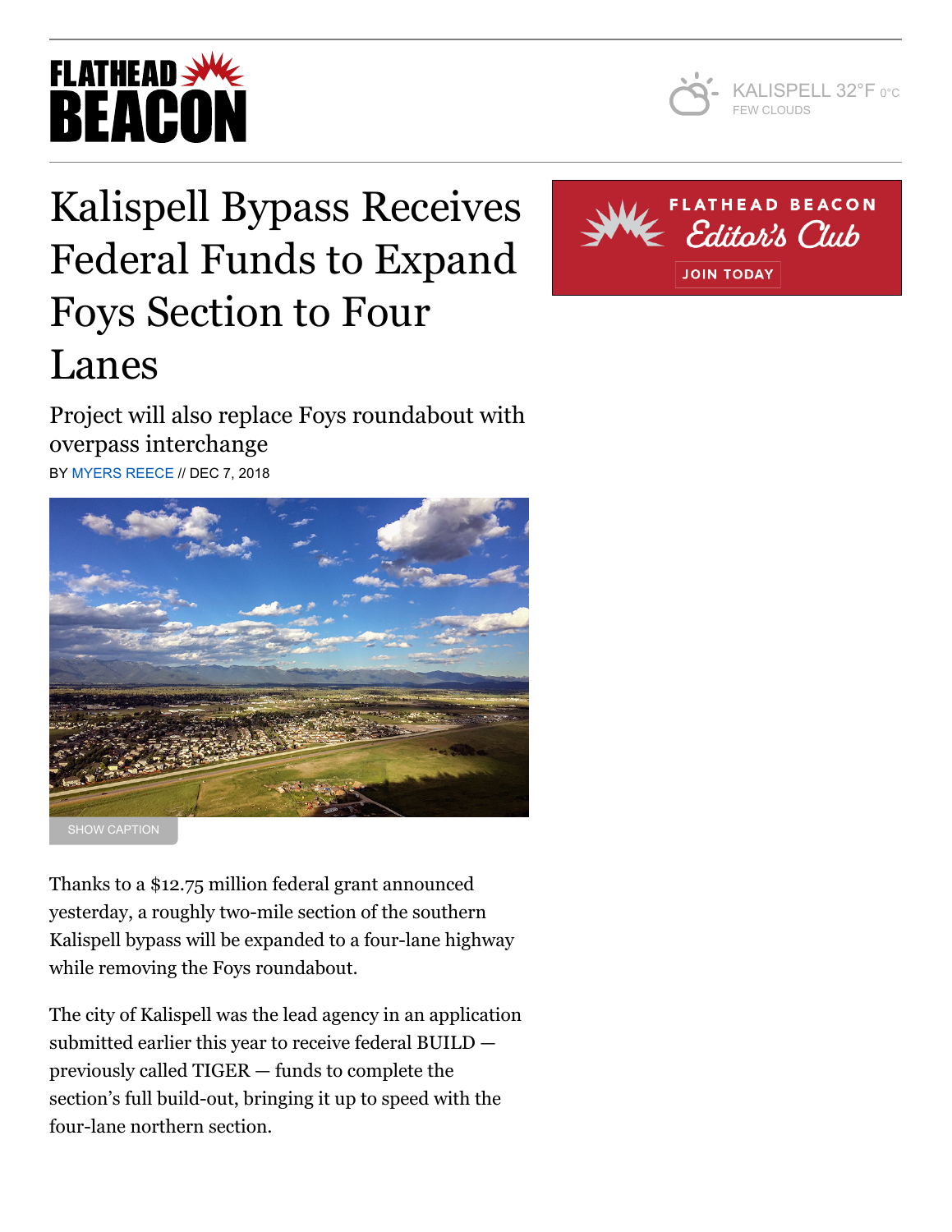U.S. Sens. Steve Daines and Jon Tester, who advocated for the funding along with Rep. Greg Gianforte, released statements on Thursday announcing that the project has been awarded \$12.75 in BUILD money.



The project is estimated to cost \$20 million total. The remainder of the money will come from the Montana Department

of Transportation's (MDT) annual National Highway System allocation, according to MDT district administrator Ed Toavs.

"We're very excited about this," Toavs said of the grant announcement. "It's a great thing. It's a good Christmas present."

Toavs hopes to have the design-build contract locked down by next summer and begin construction after that. The project would be completed by the end of 2020, with the possibility of cleanup work extending into 2021.

The project will convert a stretch of the bypass from the Ashley Creek bridge to just north of the Airport Road roundabout into four lanes. It will also remove the Foys roundabout and replace it with an overpass interchange, meaning motorists on Foys Lake Road will travel over the bypass.

The city of Kalispell and MDT have a long list of local partners and supporters buoying the project, including Flathead County, the Kalispell Chamber of Commerce and an array of other chambers of commerce and organizations representing tourism and economic development.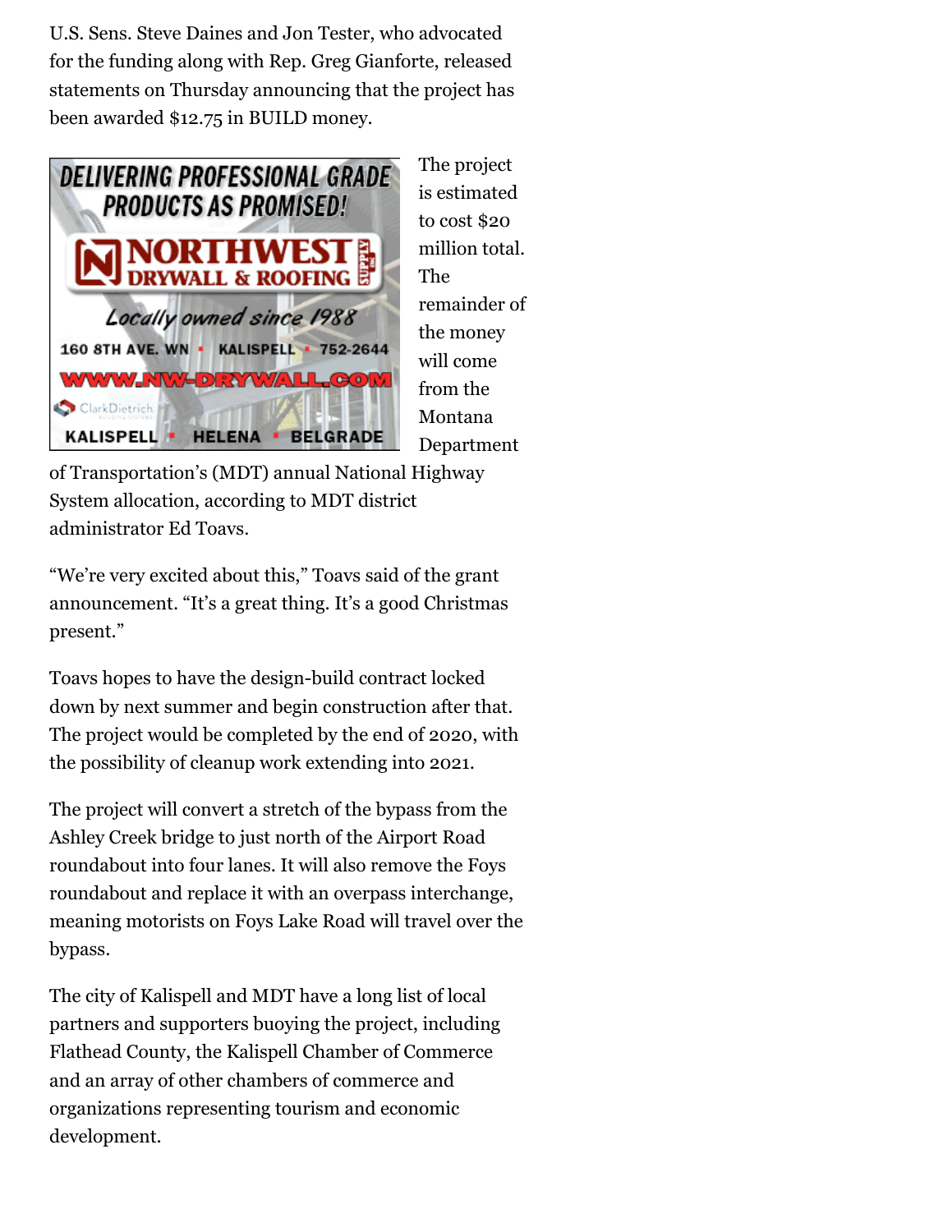Kalispell Mayor Mark Johnson, Kalispell Chamber of Commerce President and CEO Joe Unterreiner, Flathead County Commissioner Pam Holmquist and Republican state Sen. Mark Blasdel all released statements in response to the BUILD grant announcement, praising the project's impact on the Flathead Valley.

"This is an incredible step for the Flathead Valley in its growth and a tremendous example of collaborative effort and leadership," Blasdel said, citing Daines, Tester and Gianforte, as well as "state agencies, local legislators, county and city government, and local business groups such as the Kalispell Chamber of Commerce."

Daines and Tester also trumpeted the benefits of the project.

"From driving to work every day to welcoming visitors at Glacier National Park, this infrastructure is critical to Montana's economy and jobs," Daines said in his statement, which also announced that the Missouri River Crossing Project near Toston will receive \$10 million in BUILD funds.

"The Kalispell bypass is building new opportunities for local businesses to create jobs and strengthen the economy," Tester said. "For every dollar we invest in our transportation infrastructure we see major returns and Kalispell's leaders deserve big praise for their relentless push to secure this major grant."

Although the bypass, also known as the U.S. Highway 93 Alternate Route, opened to traffic in October 2016, only the northern portion is complete with four lanes and overpass interchanges. The BUILD funding brings the bypass one step closer to full build-out, leaving only the remaining southern tip with two lanes and roundabouts.

Toavs said the MDT is under contract with a consultant to conduct design work for the southern section, which includes the Airport Road and Siderius roundabouts, and purchase remaining right-of-ways, with that process expected to get underway in January.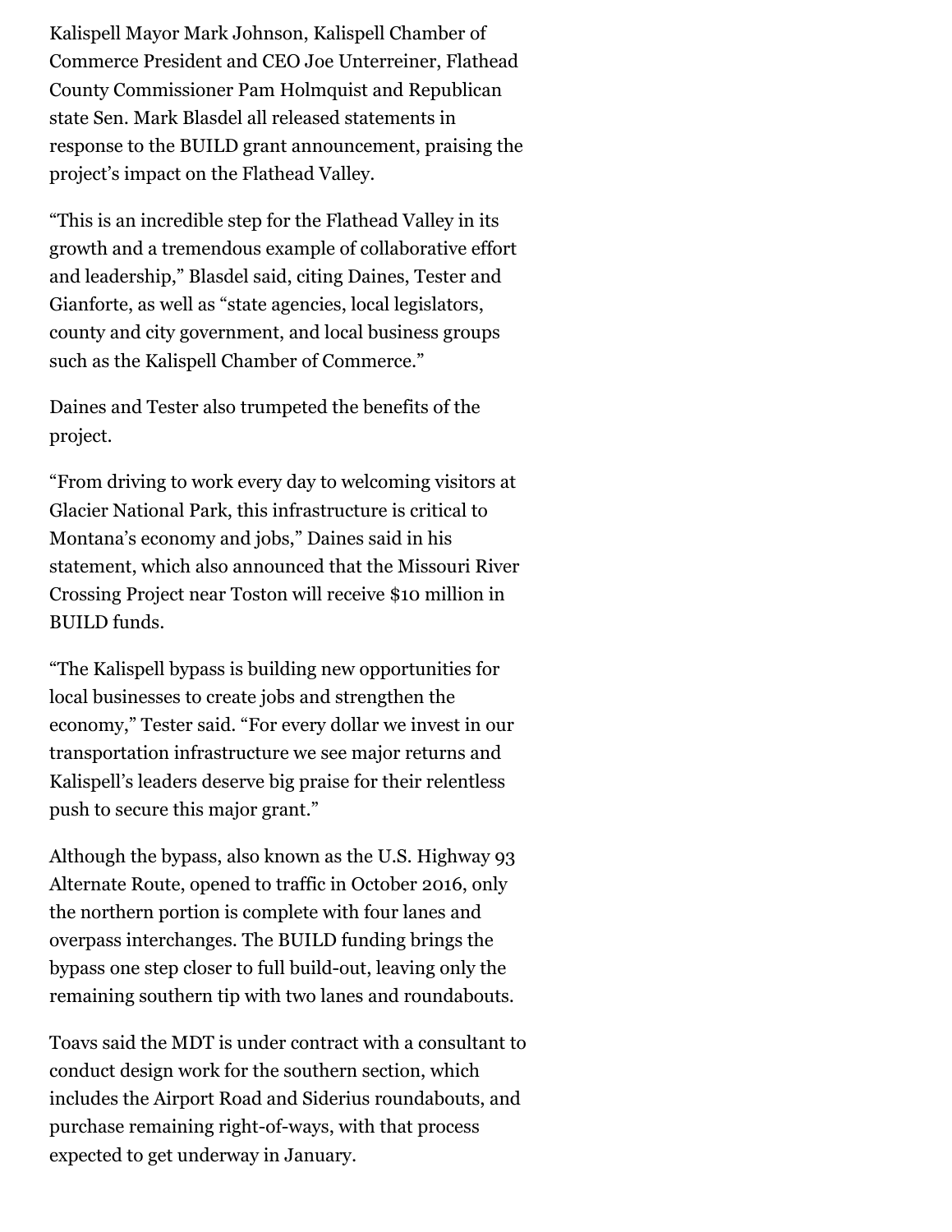Johnson, Kalispell's mayor, said the bypass project will add to an already busy period of revitalization in Kalispell.

"Couple this with the TIGER grant we received to redevelop the core area of Kalispell," Johnson said, "and we are well positioned to grow into the future and improve the lives of those who live in our community."



## **1 Comment** Sort by

**Newest**



Add a comment...



## **[Anthony Hirsch](https://www.facebook.com/anthony.hirsch.71)**

The City and all involved like MDOT, private sector, etc. all deserve a large Hats Off on this effort. A benefit to everyone who drives this booming Kalispell area.

Like · Reply · [1h](https://flatheadbeacon.com/2018/12/07/kalispell-bypass-receives-federal-funds-expand-foys-section-four-lanes/?fb_comment_id=1926183817437458_1926250354097471)

## MORE FROM THE BEACON Facebook [Comments](https://developers.facebook.com/products/social-plugins/comments/?utm_campaign=social_plugins&utm_medium=offsite_pages&utm_source=comments_plugin) Plugin